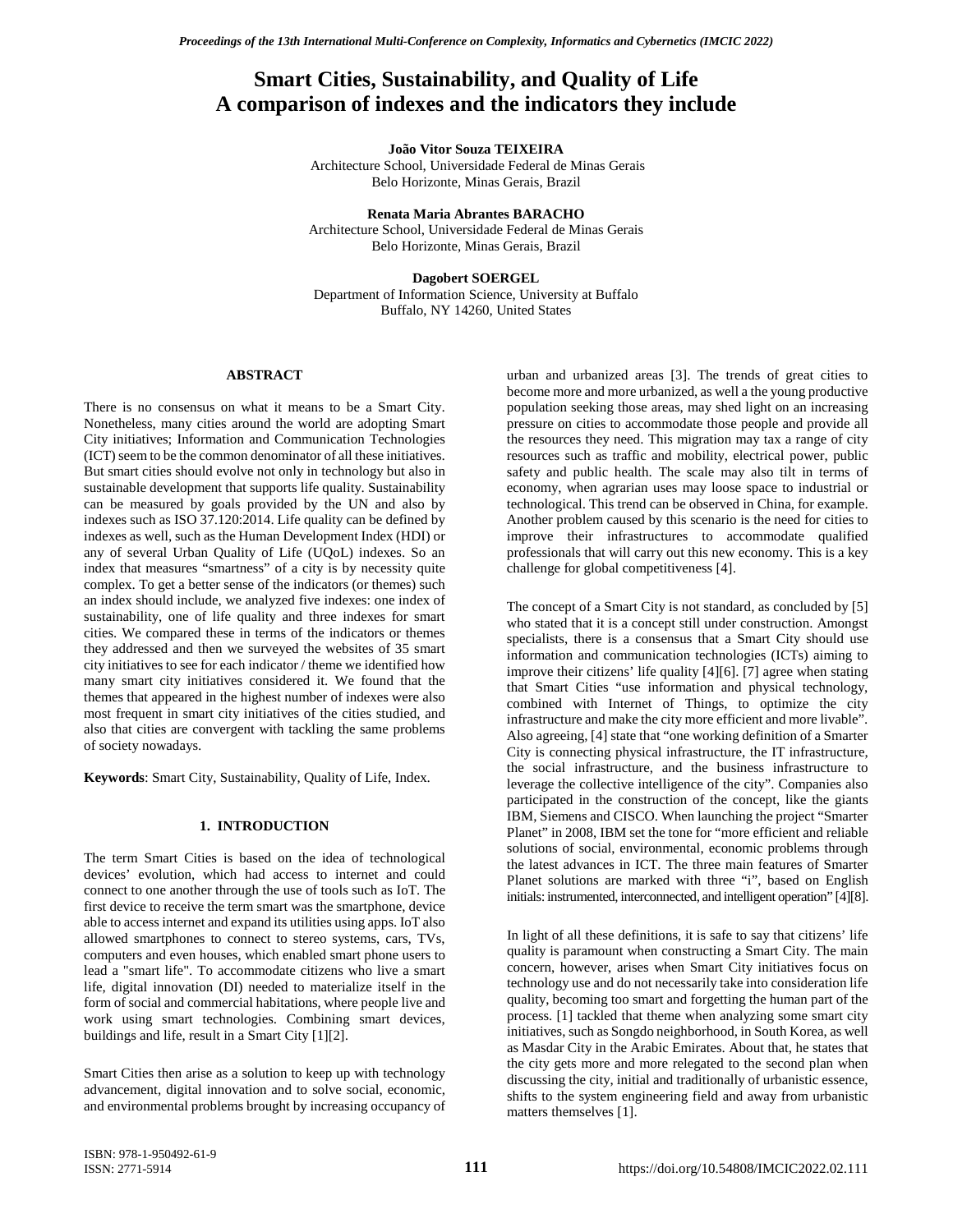It becomes of extreme importance, then, to search for a standardization of the concept through tools that allow for cities' decision-makers to adopt technologies without forgetting life quality. A proposal for a new index composed of a complete set of indicators may be a way to reach good results in face of this dichotomy.

### **2. SUSTAINABILITY**

The first worldwide adopted concept of Sustainability was put forth in the Brudtland Report in 1987, by the United Nations (UN). In this report, sustainability was defined as equilibrium between society, environment and economy [9]. This concept has been widely accepted throughout the years, used by countries, governments and companies to develop goals in order to achieve sustainable development.

Later, in 2000, the UN decided to set more specific goals, gathering the world leaders in New York to sign the United Nations Millenium Declaration, which held them responsible to adopt a partnership for ending extreme poverty and other major worldwide problems by the date of 2015. The millennium goals were eight:

- 1. eradicate extreme poverty,
- 2. achieve universal primary education,
- 3. promote gender equality and empower women,
- 4. reduce child mortality,
- 5. improve maternal health,
- 6. combat HIV/AIDS, malaria and other diseases,
- 7. ensure environmental sustainability
- 8. the global partnership for development.

By 2015, those goals had not been achieved, so the UN decided to host another summit to renew the partnership [10].

In the summit held on September of 2015, another partnership was set with world leaders entitled as the 2030 Agenda for Sustainable Development. In this Agenda, seventeen new goals were set, derived from the 2015 goals. The goals were:

- 1. no poverty,
- 2. zero hunger,
- 3. good health and wellbeing,
- 4. quality education,
- 5. gender equality,
- 6. clean water and sanitation,
- 7. affordable and clean energy,
- 8. decent work and economic growth,
- 9. industry, innovation and infrastructure,
- 10. reduced inequalities,
- 11. sustainable cities and communities,
- 12. responsible consumption and production,
- 13. climate action,
- 14. life below water,
- 15. life on land,
- 16. peace, justice and strong institutions and
- 17. partnership for the goals.

We are now, nine years until the deadline and countries are mobilizing to achieve those goals [11].

Another institution that tackled sustainability was the International Standardization Organization (ISO). In 2014, they published ISO 37.120, entitled "Sustainable Development of Communities". The document was developed through an initiative involving nine cities in the countries of Brazil, Canada,

Colombia and USA. They provided data that supplied the specialists when creating the model. To organize the process, the Global City Indicators Facility was created, within Toronto University, in Canada. The facility also extended itself to a network, containing over 200 cities sharing their knowledge and results. The Technical Committee – TC 268 was instated to carry out the organizing method of the proposal. When analyzing the Smart City Indicators and ISO 37120, one can observe a synergy of themes, as well as a complementation of each other [12].

All of those initiatives, however, were set to improve the life quality of earth's inhabitants, as well as maintaining its' resources in the future.

Further we will explore the sustainability index provided by ISO.

### **3. QUALITY OF LIFE**

To define quality of life is to follow up with the current tendencies and changes in society throughout the years. Its concept involves economy, society, culture and, lately, environment, as it appears on the sustainability horizon [13]. In the 60's, social indicators arise in the United States, to control population's unhappiness [14].

Urbanism came into light as a factor in this discussion on the 70's, as cities grew and the urbanization process increased. Environmental indicators, then, become more evident in the context. With the many problems derived from urbanization, the term quality of life is born, alongside with environmental quality. Further on, they would become urban quality of life [14]. This concept would gain measure through the first index proposals in the 90's, seeking to survey how those problems would play out in people's lives [15].

The United Nations, then, published the Human Development Index (HDI) in 1990, with indicators on health, education and financial income, using 104 countries to gather data from. This index is used worldwide until the present days, serving as base for cities and countries to create their own [15].

Between 2004 and 2005, Brazilian cities created their quality of life indexes, to help cities' decision makers plan on their initiatives and budget decisions.

For this paper, the city of Belo Horizonte was chosen as a subject for its Urban Quality of Life Index. The index was well designed and has a clear methodology and is responsible for quantifying the availability of services from the analysis of different variables that identify the spatial distribution of infrastructures. [15]. Its construction began in 1994 and concluded in 1996, hosting 33 indicators under 9 criteria within a weighing system. In 2006, the model was modified, to accommodate another criteria and 3 more indicators on a binary system where 1 is ideal and 0, not. Both models are available to consultation in the city's website, as well as all the data used for the construction [16].

### **4. SMART CITIES**

The concept of smart cities (or smart cities) has been discussed as a solution, an alternative to support the growth of urban areas. The growth of urban centers is allied to problems such as population growth, the inefficiency of infrastructure and basic services and the depletion of natural resources, which compromise the quality of life of citizens.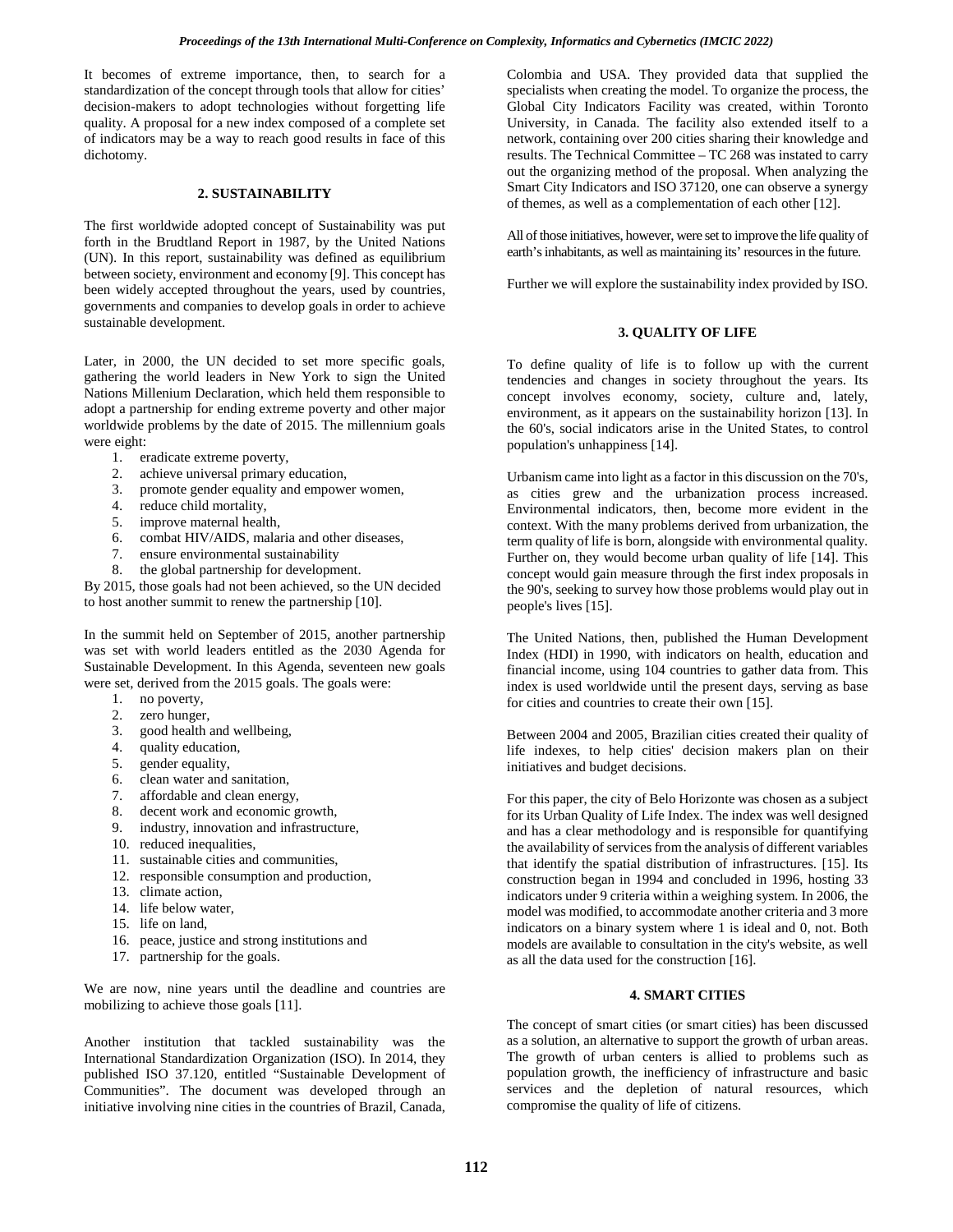At first, the bibliography of smart cities refers to the application of technologies in cities. This definition does not hold up insofar as it puts technology in the foreground to solve the city's problems. Smart Cities concept begins in 2005 when technology companies Siemens, Cisco, IBM, [17] adopt complex information systems application to integrate the cities operation. The term consolidates technology-based innovation in the planning, development and operation of cities, [18]. At the end of 2009, the term Smart Cities had wide repercussion and acceptance in cities all over the world. In a second moment, the concept has been discussed together with people responsible for urban planning. It includes studies related to the formation of cities, the behavior and needs of people living in society and the procedures responsible for implementing the infrastructure, managers to define the feasibility of interests, resources and investments. A city can be called "smart" when investments in human and social capital, traditional infrastructure and modern ICTs promote sustainable economic growth and high quality of life through the intelligent management of natural resources through participatory governance [19].

For a city to be smart, it is important to consider an ecosystem that connects the variables that involve city life. Systems from different sources need to be able to collect, organize and share data interoperable. This complex system needs to be organized and, for that, the Knowledge Organization System presents itself as a way to do this. Other tools can also be used to support this system [7].

Smart cities as an approach to minimizing urban problems, developing a more sustainable and better city to live in, where the concept stands out as quality of life and sustainability [3][20].

To compose the analysis performed in this paper, two Smart Cities Rankings were studied in order to gather cities as subjects. The first was Top 50 smart city governments. This ranking was developed by Eden Strategy Institute, on 2021. Eden is one of the most notorious consultant companies on Business Innovation Systems in the world. To create this ranking, they gathered information on 235 cities self-entitled as smart through various communication means. Cities were from Africa, Europe, South and North America, Asia and Middle East. They used the following criteria: Vision, Leadership, Budget, Financial Incentives, Support Programs, Talent-readiness, Smart Polices, Innovation Ecosystems and People Centricity [21].

The second ranking was Connected Smart Cities, which took into account three major themes: Smartness, Connection and Sustainability. Within those three, 75 indicators under 11 criteria were considered: Mobility, Urbanism, Environment, Innovation and Technology, Entrepreneurship, Education, Safety, Health, Energy, Governance and Economy. The 2021 edition was developed with information on 677 cities above 50 thousand inhabitants, being 48 over 500 thousand, 274 over 100 thousand and 349 over 50 thousand [22].

As this study was developed in Brazil and takes into account a Quality of Life Index from a Brazilian city, both rankings were used to choose cities from, as the first one didn't show a lot of Brazilian cities

### **5. SUSTAINABILITY, QUALITY OF LIFE AND SMARTNESS OF CITIES INDEXES**

*Note on Terminology*. An *index* is an instrument (in the sense used in the social science, psychology, and educational testing) for arriving at a total score for a composite variable, such as the *Urban Quality of Life (UQoL)*. An index often consists of a list of *sub-indexes*, such *Quality of Housing* or *Quality of Education*, each of which contributes to the total score. A sub-index, such as *Quality of Housing* consists in turn of *indicators* such as *Indoor air quality*, *Comfort of indoor temperature, Acoustic insulation*, or *Building fire safety*.

In light of the relationship explored above between the three pillars of sustainability and life quality, it is important to understand the convergence of indicators. We studies five indexes and their component indicators as a basis for proposing a new, more comprehensive index. We identified the commonality of indicators among these indexes. We studied:

- Two indexes of sustainability, ISO 37.720:2014 and STAR.
- Two indexes of the quality of life, commonly known as an Urban Quality of Life Index (UQoL); we chose the UQoL used by the city of Belo Horizonte, Minas Gerais (Brazil) (called IQVU) and an index published by the European Commission,
- Three indexes of the Smartness Cities discussed in journal papers: Alexopoulos 2019, Cohen 2012, Giffinger 2007.

This is a work in progress. STAR and European Commission were added later and are not fully considered in all analyses. We identified seventeen themes amongst the seven indexes and put them together to explore how many times the theme appeared on them. The idea is that, the more a theme appeared on the indexes, the more we could consider it to be a common ground for specialists on the priorities they sought to create their indexes.

Table 1 shows seven indexes with the their major themes or indicator groupings (sub-indexes), with a gloss defining the theme taken from the source. This gives the reader a sense of the variety of approaches and of their commonalities.

Our ultimate goal is to compile a well-organized comprehensive list of indicators from many different sources, including the seven listed in Table 1. Table 2 is a first step towards this goal. Looking at the seven indexes, we formulated major themes, reusing/combining wording from the sources. We grouped these themes into major thematic areas to give a better overview of the entire "semantic field". We added the glosses from some of the sources, also indicating the term used in the source for the theme. That should help to clarify the scope of each theme. Table 2 also shows for each source the themes it includes, supporting comparison.

Our next step will be to repeat this process at the level of individual indicators. The result will be a very large table that we will make available on the Web. Contact any of the authors if you are interested.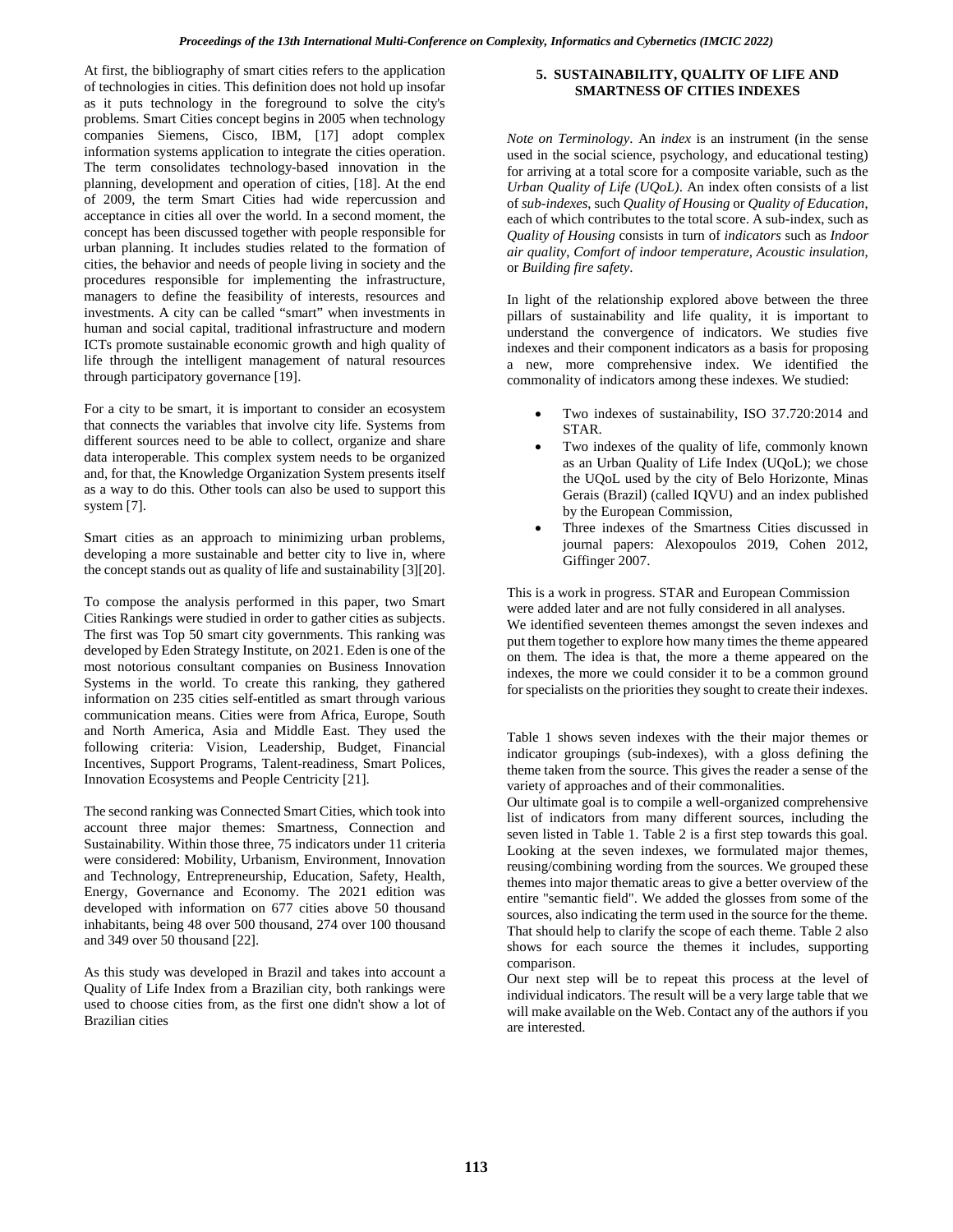**Table 1 – Indexes of Sustainability, Quality of Life, and Smartness of Cities**

## **SUSTAINABILITY INDEXES**

**ISO: 37120/2014**) (ABNT) **Economy** – Employment/ Unemployment Rate/Business/Patent **Education** – Culture Commerce and Services **Energy** – Consumption/Use per capita **Environment** – NO2/SO2/O3 Concentration/Noise Pollution/Green house **Finance** – Capital spending/Tax collected/ Debt Service Ratio **Fire and Emergency Response** – Number of Firefighters/Disaster/Emergency/Response Time **Governance** – Voter Participation/Women employed/Citizens' Representation/Registered Voters **Health** – Average Life/ Patient Hospital/Number Nurse/Suicide Rate **Recreation** – Square meters of public indoor/outdoor recreation space per capita **Safety** – Number of Police officers/Homicides/Response Time/Violent Crime **Shelter** – Number of Homeless/Households **Solid Waste** – Solid waste per capita/Recycled/Sanitary landfill/Incinerator/Burned **Telecommunication and Innovation** – Number internet connections/Cell phones **Transportation** – Public Transportation/Personal Automobiles/Vehicle/Transportation facilities **Urban** – Jobs/Housing Ratio/Green Area/Trees Planted **Wastewater** – Percentage of city population served by wastewater collection/% no treatment **Water and Sanitation** – Percentage of city population with potable water supply /Improved **STAR** (STAR Communities) **Built Environment –** Environmental Comfort/Public Spaces/Housing Affordability **Climate and Energy –** GHG/Industry/Resources/Water and Waste/Energy Supply **Economy and Jobs –** Business Development/Local Economy/Workforce and Quality Jobs **Education, Arts and Community –** Arts/Culture/Diversity

**Equity and Empowerment** – Human Justice and Rights

**Health and Safety** – Food/Air Quality/Emergencies **Natural Systems** – Green areas and water protection

# **QUALITY OF LIFE INDEXES**

**IQVU –** Urban Quality of Life Index (UQoL) (Belo Horizonte/MG/BR) **Supply** – Supply Equipment / **Culture** – Culture Commerce and Services **Education** – Child Education/First Grade/Second Grade / **Sport** – Public Spaces for recreation **Shelter** – Shelter Quality/Shelter Safety **Urban Infrastructure** – Environmental Integrity/ Electrical Energy/Pavement/Public Transportation **Urban Safety** – Personal Safety/Patrimonial Safety/Traffic Safety

**European Commission (EC)** (European Union) **People's Satisfaction with the city** – Public transport and Spaces/Health Care/Sports and Culture/Education **People's Views about the city** – **Employment/Housing/Foreigners/Safety and Services Environment** – Air Quality/Noise/Cleanliness/Green Spaces/Climate Change **People's Personal Situation** – Life/Housing/Financial Situation/Job Situation

# **SMART CITIES INDEXES**

**I1 – SMART CITIES** (Charalampos Alexopoulos) **ICT Infrastructures** – Free Wi-Fi in public areas/Optical Fiber/Home Network **Environment** – Air pollution Measurement Sensors/Noise/Seismograph **Transportation Mobility** – Traffic/Intelligent System/Smart Stops/Parking spaces **Health** – Health Care tele monitoring systems/Establishment of Municipal Health Center **Waste Management & Water Resources** – Online Quality measurement system/Sensors **Energy/Sustainable Development** – Photovoltaic Installation/Smart meters for energy consumption **Tourism/Culture** – cultural Infrastructure/Electronic local guide/App for mobiles **Economy/Development** – Actions promoting entrepreneurship/Innovative Actions **Security** – Actions addressing citizens and protection plans and emergencies **e-Government** – Electronic voting Application/Electronic Signatures/Municipal Services online

### **I2 – SMART CITIES** (Boyd Cohen)

**Environments** – Smart Buildings/Resource Management/Sustainable Urban Planning **Mobility** – Efficient Transport/Multi-modal Access/Technology Infrastructure **Government** – Online Services/Infrastructure/Open government **Economy** – Entrepreneurship & Innovation/Productivity/Local and Global Connection **People** – Inclusion/Education/Creativity **Living** – Culture and well-being/Safety/Health

# **I3 – SMART CITIES** (Rudolf Giffinger)

**Smart Economy** – Innovative spirit/Entrepreneurship/Economic image and trademarks/Productivity **Smart Mobility** – Accessibility/ICTinfrastructure/Sustainable, innovative and safe Smart Environmental – Natural conditions/Pollution/Environmental Protection/sustainable Resources **Smart People** – qualification/Flexibility/Creativity/Participation in public life **Smart Living** – Cultural facilities/Health Conditions/Safety/Education/Touristic/Social cohesion **Smart Governance** – Participation in decisionmaking/Public and Social Service/Transparent/Political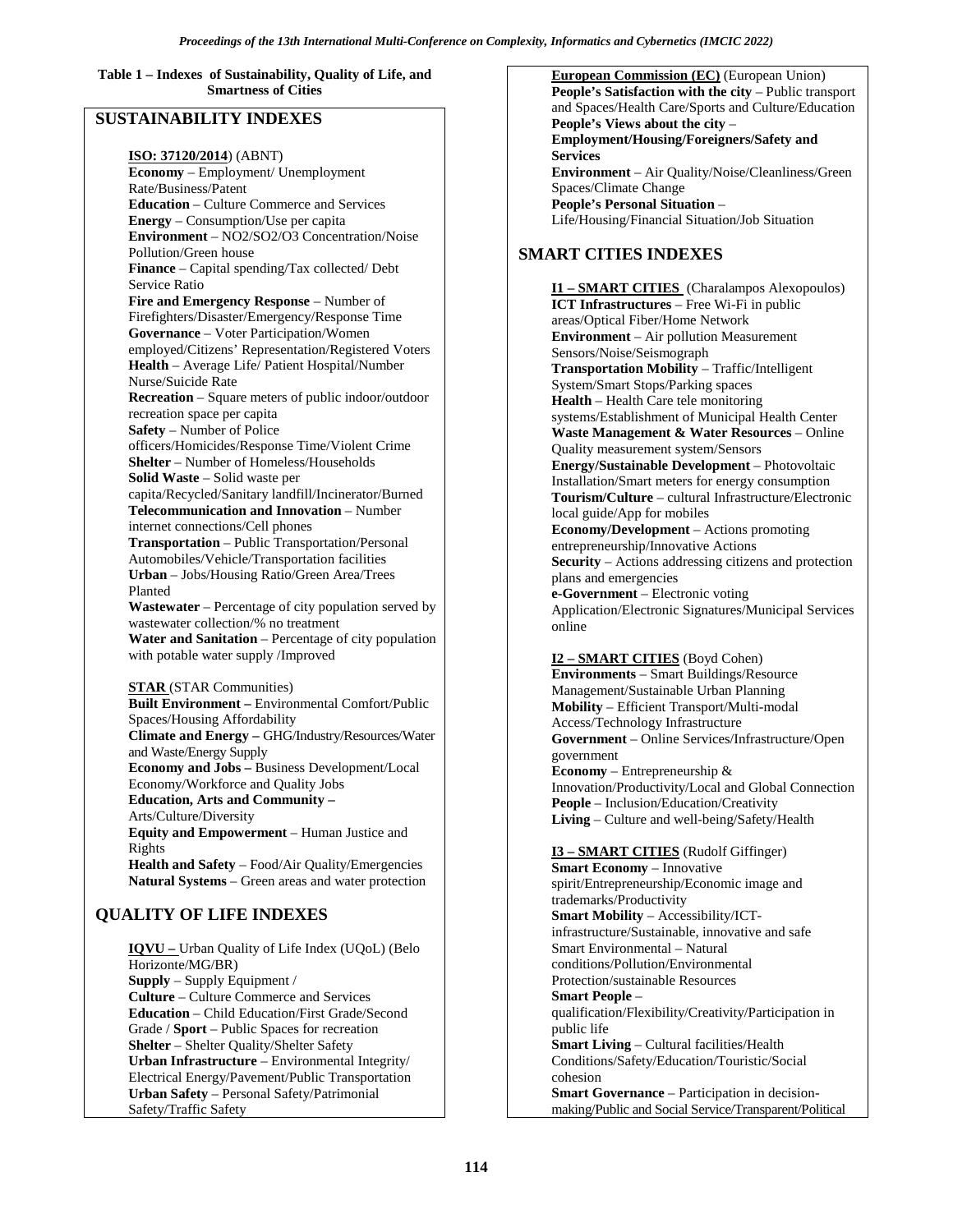## **Table 2 – Themes for grouping indicators**

| <b>INDEX / Source of Indicators</b>                                                                                                                                                                                                                                                                                                                                                                                    |                |             | # ISO STA IQV EC I1 I2<br>R | U            |              |             |              | <b>I3</b>    |
|------------------------------------------------------------------------------------------------------------------------------------------------------------------------------------------------------------------------------------------------------------------------------------------------------------------------------------------------------------------------------------------------------------------------|----------------|-------------|-----------------------------|--------------|--------------|-------------|--------------|--------------|
| <b>Sustainable Development</b><br>Environments - Smart Buildings/Resource Management/Sustainable Urban Planning (I2)                                                                                                                                                                                                                                                                                                   | 3              |             | X                           |              | $\mathbf X$  | $\mathbf X$ |              |              |
| <b>Physical Infrastructure</b><br>Urban infrastructure Environmental Integrity/ Electrical Energy/Pavement/Public<br>Transportation (IQVU)                                                                                                                                                                                                                                                                             |                |             |                             |              |              |             |              |              |
| <b>Environment</b><br>NO2/SO2/O3 Concentration/Noise Pollution/Green house (ISO)<br>Air pollution Measurement Sensors/Noise/Seismograph (I1)<br><i>Smart Environmental</i> – Natural conditions/Pollution/Environmental<br>Protection/sustainable Resources (I3)<br>Urban - Jobs/Housing Ratio/Green Area/Trees Planted (ISO)                                                                                          | 7              | $\mathbf X$ | $\mathbf X$                 | X            | $\mathbf{X}$ | X           | $\mathbf X$  | $\mathbf X$  |
| <b>Energy</b><br>Consumption/Use per capita (ISO)<br>Energy/Sustainable Development - Photovoltaic Installation/Smart meters for energy<br>consumption (I1)                                                                                                                                                                                                                                                            | 3              | $\mathbf X$ |                             | X            |              | X           |              |              |
| <b>Water Resources Management</b><br>Water and Sanitation - Percentage of city population with potable water supply<br>/Improved (ISO)<br>Waste Management & Water Resources - Online Quality measurement<br>system/Sensors (I1)                                                                                                                                                                                       | 3              | $\mathbf X$ | X                           |              |              | $\mathbf X$ |              |              |
| <b>Waste Management</b><br>Solid Waste - Solid waste per capita/Recycled/Sanitary landfill/Incinerator/Burned<br>(ISO). Wastewater - Percentage of city population served by wastewater<br>collection/% no treatment (ISO)                                                                                                                                                                                             | $\overline{2}$ | $\mathbf X$ | X                           |              |              | X           |              |              |
| <b>Transportation and Mobility</b><br>Transportation - Public Transportation/Personal<br>Automobiles/Vehicle/Transportation facilities (ISO)<br>Transportation Mobility - Traffic/Intelligent System/Smart Stops/Parking spaces (I1)<br>Mobility - Efficient Transport/Multi-modal Access/Technology Infrastructure (I2)<br>Smart Mobility - Accessibility/ICT-infrastructure/Sustainable, innovative and safe<br>(I3) | 6              | X           |                             | $\mathbf{X}$ | $\mathbf{X}$ | X           | $\mathbf{X}$ | $\mathbf{X}$ |
| <b>Fire and Emergency Response</b><br>Number of Firefighters/Disaster/Emergency/Response Time (ISO)                                                                                                                                                                                                                                                                                                                    | 1              | X           |                             |              |              |             |              |              |
| <b>Housing and Shelter</b><br>Shelter – Number of Homeless/Households (ISO).<br>Shelter - Shelter Quality/Shelter Safety (IQVU)                                                                                                                                                                                                                                                                                        | 4              | $\mathbf X$ | X                           | $\mathbf X$  | X            |             |              |              |
| <b>ICT</b> Infrastructure<br>Telecommunication and Innovation - Number internet connections/Cell phones<br>(ISO).<br>Free Wi-Fi in public areas/Optical Fiber/Home Network (I1)                                                                                                                                                                                                                                        | 5              | $\mathbf X$ | X                           | $\mathbf X$  | $\mathbf X$  | $\mathbf X$ |              |              |
| <b>Life and Health</b>                                                                                                                                                                                                                                                                                                                                                                                                 |                |             |                             |              |              |             |              |              |
| Life<br>Living – Culture and well-being/Safety/Health (I2)<br>Smart Living – Cultural facilities/Health Conditions/Safety/Education/Touristic/<br>Social cohesion (I3)                                                                                                                                                                                                                                                 | $\overline{4}$ |             | X                           |              | $\mathbf X$  |             | X            | $\mathbf X$  |
| <b>Health</b><br>Average Life/ Patient Hospital/Number Nurse/Suicide Rate (ISO)<br>Health Care tele monitoring systems/Establishment of Municipal Health Center (I1)                                                                                                                                                                                                                                                   | 5              | $\mathbf X$ | $\mathbf X$                 | $\mathbf X$  | $\mathbf X$  | $\mathbf X$ |              |              |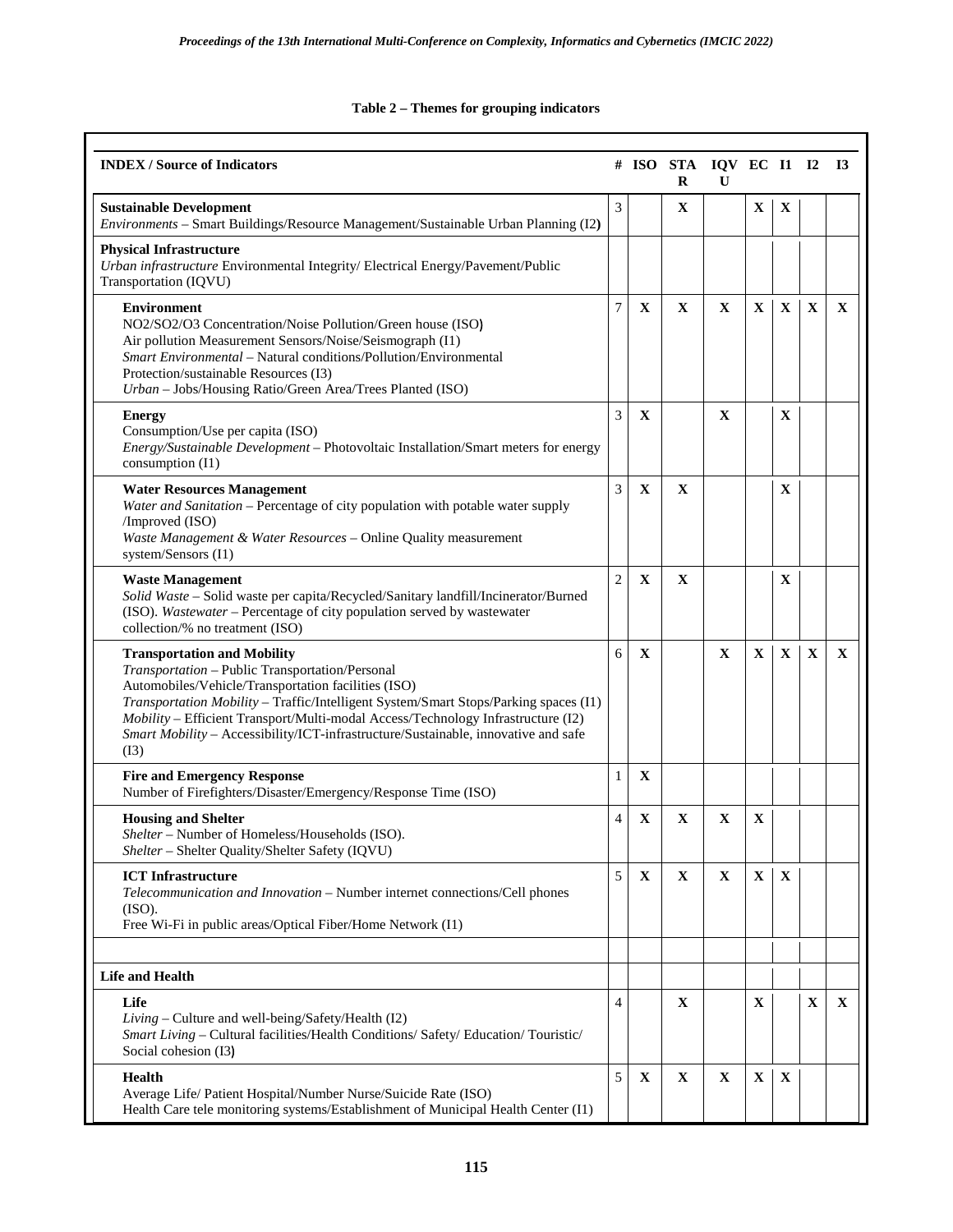| <b>Safety</b><br>Number of Police officers/Homicides/Response Time/Violent Crime (ISO)<br>Urban Safety - Personal Safety/Patrimonial Safety/Traffic Safety (IQVU)<br>Security – Actions addressing citizens and protection plans and emergencies (I1)                                                                                                                                                | 5              | $\mathbf X$ | X            | X            | $\mathbf X$  | X            |              |              |
|------------------------------------------------------------------------------------------------------------------------------------------------------------------------------------------------------------------------------------------------------------------------------------------------------------------------------------------------------------------------------------------------------|----------------|-------------|--------------|--------------|--------------|--------------|--------------|--------------|
| <b>People</b><br>Inclusion/Education/Creativity (I2)<br>Smart People – Qualification/Flexibility/Creativity/Participation in public life (I3)                                                                                                                                                                                                                                                        | $\overline{4}$ |             | $\mathbf{X}$ |              | $\mathbf{X}$ |              | $\mathbf{X}$ | $\mathbf{X}$ |
| <b>Society and Governance</b>                                                                                                                                                                                                                                                                                                                                                                        |                |             |              |              |              |              |              |              |
| Governance<br>Voter Participation/Women employed/Citizens' Representation/Registered Voters<br>(ISO)<br>Government - Online Services/Infrastructure/Open government (I2)<br>Smart Governance - Participation in decision-making/Public and Social Service/<br>Transparent/Political (I3)                                                                                                             | $\overline{4}$ | $\mathbf X$ |              |              | X            |              | X            | $\mathbf X$  |
| <b>E-Government</b><br>Electronic voting Application/Electronic Signatures/Municipal Services online (I1)                                                                                                                                                                                                                                                                                            | 1              |             |              |              |              | $\mathbf X$  |              |              |
| <b>Economy</b><br>Employment/ Unemployment Rate/Business/Patent (ISO).<br>Including Supply - Supply Equipment (IQVU)<br>Economy/Development - Actions promoting entrepreneurship/Innovative Actions<br>(11)<br>Entrepreneurship & Innovation/Productivity/Local and Global Connection (I2)<br>Smart Economy - Innovative spirit/Entrepreneurship/Economic image and<br>trademarks/ Productivity (I3) | 5              | $\mathbf X$ | $\mathbf{X}$ |              |              | $\mathbf{X}$ | $\mathbf X$  | $\mathbf{X}$ |
| <b>Finance</b><br>Capital spending/Tax collected/ Debt Service Ratio (ISO)                                                                                                                                                                                                                                                                                                                           | 1              | X           |              |              |              |              |              |              |
| <b>Education and Culture</b>                                                                                                                                                                                                                                                                                                                                                                         |                |             |              |              |              |              |              |              |
| <b>Education</b><br>Including Child Education/First Grade/Second Grade (IQVU)                                                                                                                                                                                                                                                                                                                        | $\overline{4}$ | $\mathbf X$ | $\mathbf X$  | $\mathbf X$  | $\mathbf X$  |              |              |              |
| <b>Culture</b><br>Culture Commerce and Services (IQVU)                                                                                                                                                                                                                                                                                                                                               | $\overline{4}$ |             | $\mathbf{X}$ | $\mathbf{x}$ | $\mathbf{X}$ | $\mathbf{X}$ |              |              |
| <b>Recreation and Sport</b><br><i>Recreation</i> – Square meters of public indoor/outdoor recreation space per capita<br>(ISO) Sport - Public Spaces for recreation (IQVU)                                                                                                                                                                                                                           | $\overline{c}$ | X           |              | X            |              |              |              |              |
| <b>Tourism</b><br>Tourism/Culture - Cultural Infrastructure/Electronic local guide/App for mobiles (I1)                                                                                                                                                                                                                                                                                              | 1              |             |              |              |              | $\mathbf X$  |              |              |

### **Table 3 – Convergence of indexes themes**

| Themes appearing in |   |                                                                                |
|---------------------|---|--------------------------------------------------------------------------------|
| Five indexes        | 6 | Energy, ICT and infrastructure,<br>environment, health, safety and<br>mobility |
| Four indexes        | 5 | Housing, culture, economy,<br>education and water management.                  |
| Three indexes       | 5 | e-government, waste management,<br>governance, recreation and tourism          |
| One index           | 1 | Emergency response                                                             |
|                     |   |                                                                                |

The result was that Energy, ICT and Infrastructure, Environment, Health, Safety and Mobility appeared on all five indexes. That indicates that those themes are convergent with the three pillars associated in this study: sustainability, quality of life and smartness. Further on, we decided to test weather that would be the case for cities with actual smart city initiatives.

### **6. ANALYSIS OF INDICATORS ON CITIES**

In order to understand whether these indexes can be applied in real life scenarios, we identified 35 cities that are included in two rankings of smart cities: the "Top 50 Smart City Governments" and "Connected Smart Cities". We then looked for information on each city's smart city initiative on the city's official website and other official information sites in order to identify which of the 17 indicators / themes were mentioned in these materials.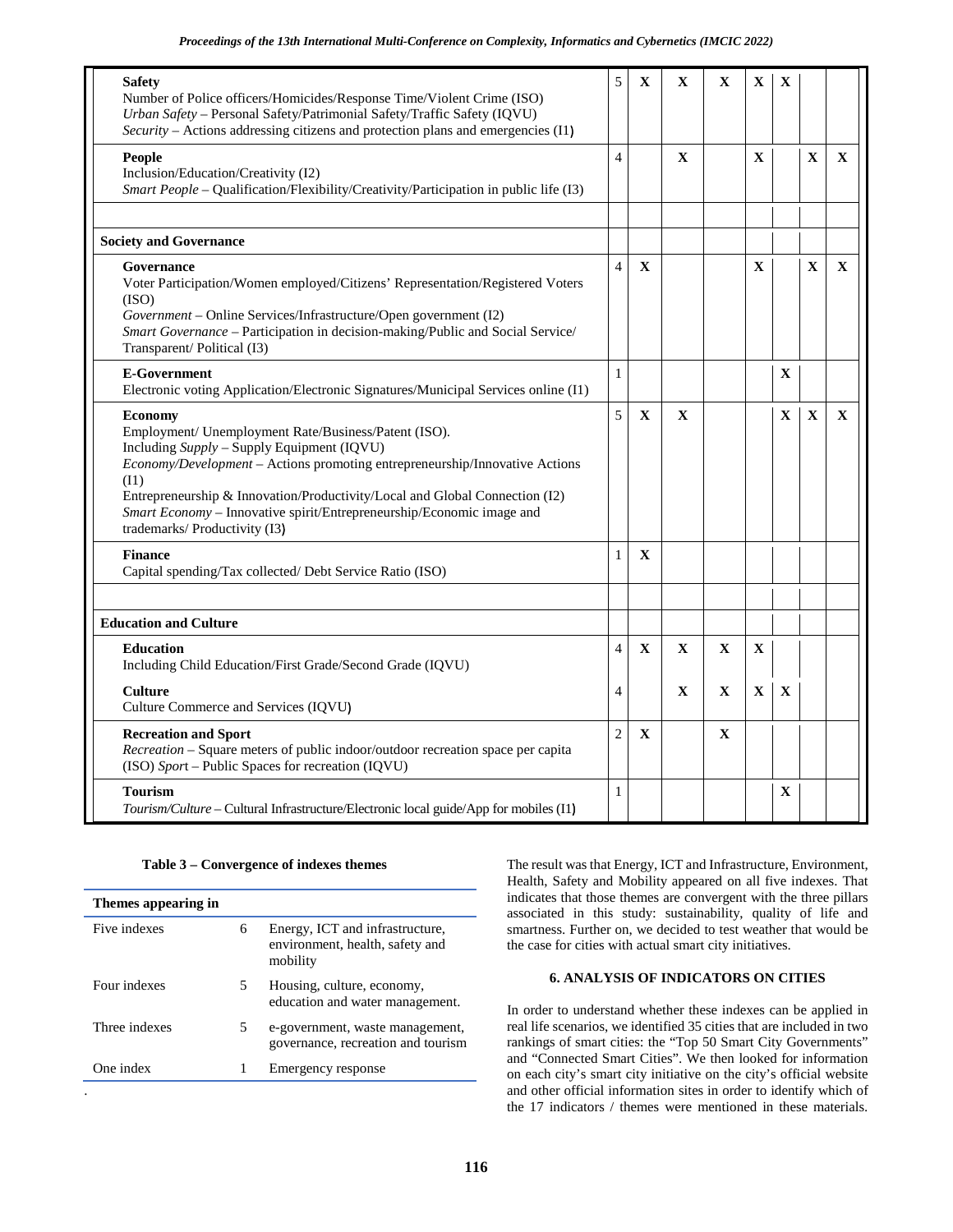Table 4 shows for each theme the percentage of the 35 cities whose materials mention the theme. That should point out which direction cities are aiming their initiatives and if they are contemplating life quality and sustainability as factors in their developments. The result was that three themes that converged in allfive models analyzed, also appeared at the top of the smart city initiatives of the studied cities: environment, mobility and ICT and infrastructure.



**Figure 1 – Convergence Scheme of Indexes**

**7. CONCLUSIONS**

All three pillars considered in this study are convergent when talking about the development of a city. The study of indexes models that were developed from different methods and resulting in similar patterns shows that the entire world is concerned with the same criteria.

The three themes that appeared in all five studied models and were at the top of the analyzed smart city initiatives also converge with UN's Sustainable Development Goals. The Environment theme can be associated with SDGs 6, 7, 12, 13, 14 anb15. Mobility and ICT can be related to SDG number 9.

The theme of Emergency Response was the least popular amongst both specialists' models and cities' initiatives. However, that can be a reflex of the developed cities contained in the study, which not necessarily can mean the same scenario for the ones that are in developing countries.

| <b>Indicator / Theme</b>           | % Cities<br>surveyed | # Indexes<br>in which<br>included | <b>Smart City Initiatives Examples</b>                              |
|------------------------------------|----------------------|-----------------------------------|---------------------------------------------------------------------|
| Environment                        | 94                   | 5                                 | Tridimensional models to identify/prevent heat islands (Lisbon)     |
| Energy                             | 74                   | 5                                 | Solar pavement on Town Square for energy generation (Barcelona)     |
| Water Resources Management         | 65                   | 4                                 | Three plants of water pollution control (Philadelphia)              |
| Waste Management                   | 82                   | 3                                 | App that indicates the nearest garbage can (NYC)                    |
| <b>Transportation and Mobility</b> | 88                   | 5                                 | Digital pass system during lockdown (Moscow)                        |
| Fire and Emergency Response        | 44                   | 2                                 | <b>Emergency Operation Center (Milan)</b>                           |
| Housing and Shelter                | 65                   | $\overline{4}$                    | New buildings must contain green area $\&$ solar/wind energy (NYC)  |
| ICT and Infrastructure             | 85                   | 5                                 | Object detection kit to identify garbage on the streets (Amsterdam) |
| Health                             | 76                   | 5                                 | Connected Ambulances that share health information (Milan)          |
| Safety                             | 59                   | 6                                 | Real-time monitoring of possible traffic accidents (Adelaide)       |
| E-government                       | 85                   | $\mathfrak{D}$                    | Open data to government files (Copenhagen)                          |
| Economy                            | 88                   | 4                                 | Georeferencing of commercial establishments GEOHUB (LA)             |
| Education                          | 79                   | 4                                 | Use of ICT on schools to encourage startup creation (Beijing)       |
| Culture                            | 74                   | 4                                 | Free access to internet/video on cultural events (Porto Alegre)     |
| Recreation                         | 53                   | 2                                 | Real-time information on available spaces for activities (Lisbon)   |
| Tourism                            | 50                   | 3                                 | Tourist transferring through pods inside the airport (London)       |

**Table 4**

The Smart Cities concept starts in a first generation that had the main focus on the application of technology to solve city problems. With the advancement of applications and deepening the concept of cities, there has been a new generation focused on solving the problems of cities and using new technologies to help and advance in solving problems. The term does not yet have a consensus and fluctuates among professionals from different areas of Architecture, Urban Planning, Engineers, Information<br>and Communication Technology, public managers. and Communication Technology, public managers. Sustainability concepts go hand in hand and converge with the theme of smart cities, as well as quality of life indexes in cities. These indexes have been measured for a long time and now

aggregate the concepts of indicators for smart cities. Sustainability and quality of life indexes need to be part of Smart City indexes so that cities can evolve in technology for sustainable development.

The results show that the themes that appear in greater number in the models reflect the number of initiatives in the cities studied. This study confirms the hypothesis that the three pillars of sustainability, urban quality of life index and technology indicators need to converge to face current problems and propose innovations with new solutions.